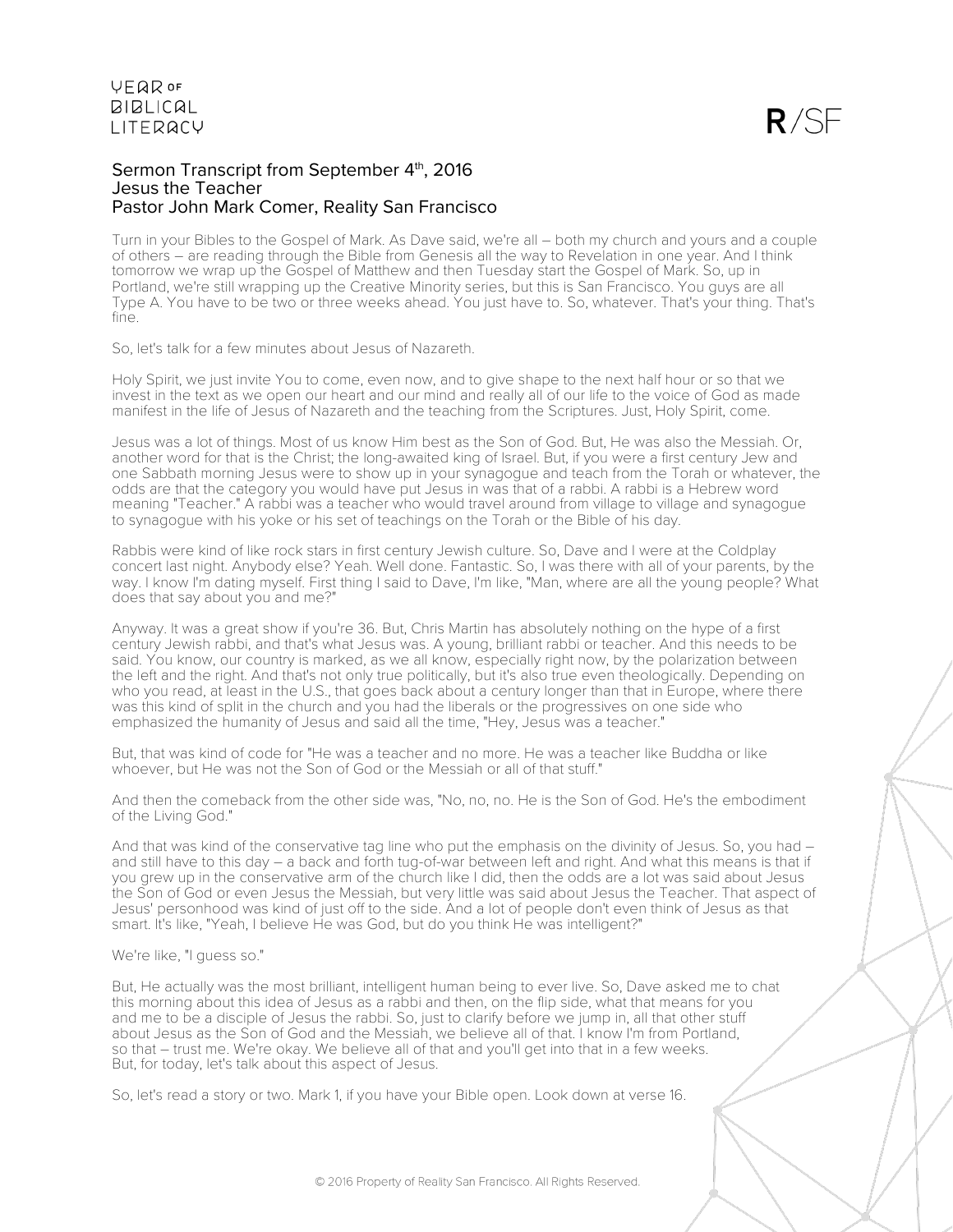

Mark 1:16: "As Jesus walked beside the Sea of Galilee, he saw Simon and his brother Andrew casting a new into the lake, for they were fishermen. 'Come, follow me,' Jesus said, 'and I will send you out to fish for people.' At once they left their nets and followed him.

"When he had gone a little farther, he saw James son of Zebedee and his brother John in a boat, preparing their nets. Without delay he called them, and they left their father Zebedee in the boat with the hired men and follow him."

Turn the page to chapter 2 and skip down to verse 13.

Mark 2:13: "Once again Jesus went out beside the lake. A large crowd came to him, and he began to teach them. As he walked along, he saw Levi son of Alphaeus sitting at the tax collector's booth. 'Follow me,' Jesus told him," – and that can be translated "become my disciple" – "and Levi got up and followed him."

Turn the page. Chapter 3. Skip down to verse 13.

Mark 3:13: "Jesus went up on a mountainside and called to him those he wanted, and they came to him."

So, all sorts of people.

"He appointed twelve..." – out of that group – "...that they might be with him..." – remember that for later –<br>"...and that he might send them out to preach and to have authority to drive out demons. These are the twelve he appointed: Simon (to whom he gave the name Peter), James son of Zebedee and his brother John (to them he gave the name [something or other], which means 'sons of thunder'), Andrew, Philip, Bartholomew, Matthew, Thomas, James son of Alphaeus, Thaddaeus, Simon the Zealot and Judas Iscariot, who betrayed him."

Now, one more. Turn over to chapter 8. Just a few pages to the right. And look down at verse 34.

Mark 8:34: "Then Jesus called the crowd to him along with his disciples and said: 'Whoever wants to be my disciple must deny themselves and take up their cross and follow me. For whoever wants to save their life will lose it, but whoever loses their life for me and the gospel will save it. What good is it for someone to gain the whole world, yet forfeit their soul? Or what can anyone give in exchange for their soul?"

Now, we could keep reading story after story, but I think that's enough for this morning. Did you see the pattern? Did you happen to notice it there? In story after story, the call of Jesus was not, "Hey, everybody. Believe in God and believe this, that or the other. Go to church once in a while, live a semi-moral life and then go to heaven when you die."

That was not the call of Jesus. The call was come and what? Follow me. Or, another way to put that was "come and be my disciple."

Now, this word "disciple" in Hebrew is "talmidim." Can you say that? Talmidim. Well done. And there's all sorts of ways to translate it. Disciple is the most common. It can also be translated "follower" or "student." But, don't think "follower" in the sense of "I follow you on Instagram" or whatever. Or "student" in the sense of "Yeah. I'm at university and I go to class and I take copious notes and then I'm done."

It's way more than that. In fact, I think that in the English language, the word that best captures the idea behind talmidim is this word "apprentice." To be a talmidim was to be an apprentice; to live your entire life under the shadow of your rabbi.

Now, a little bit of backstory. Discipleship – and a lot of people don't realize this – was not invented by Jesus. So, He was not the first rabbi to have disciples or the last. In fact, discipleship didn't even start in Israel. It started, as far as we can tell, in Greece with Socrates and Aristotle. All that to say discipleship, or apprenticeship, was part and parcel of the first century world. But, sadly, and particularly if you've been around the church for a while, a lot of the time, when we talk about discipleship, it's torn out of its first century, Mediterranean context.

So, really fast – and if you're not a history nerd, just bear with me for a few moments. But, let me frame up for you discipleship in the first century, because I think it has the potential to really reframe how we think about what it means to be a disciple or an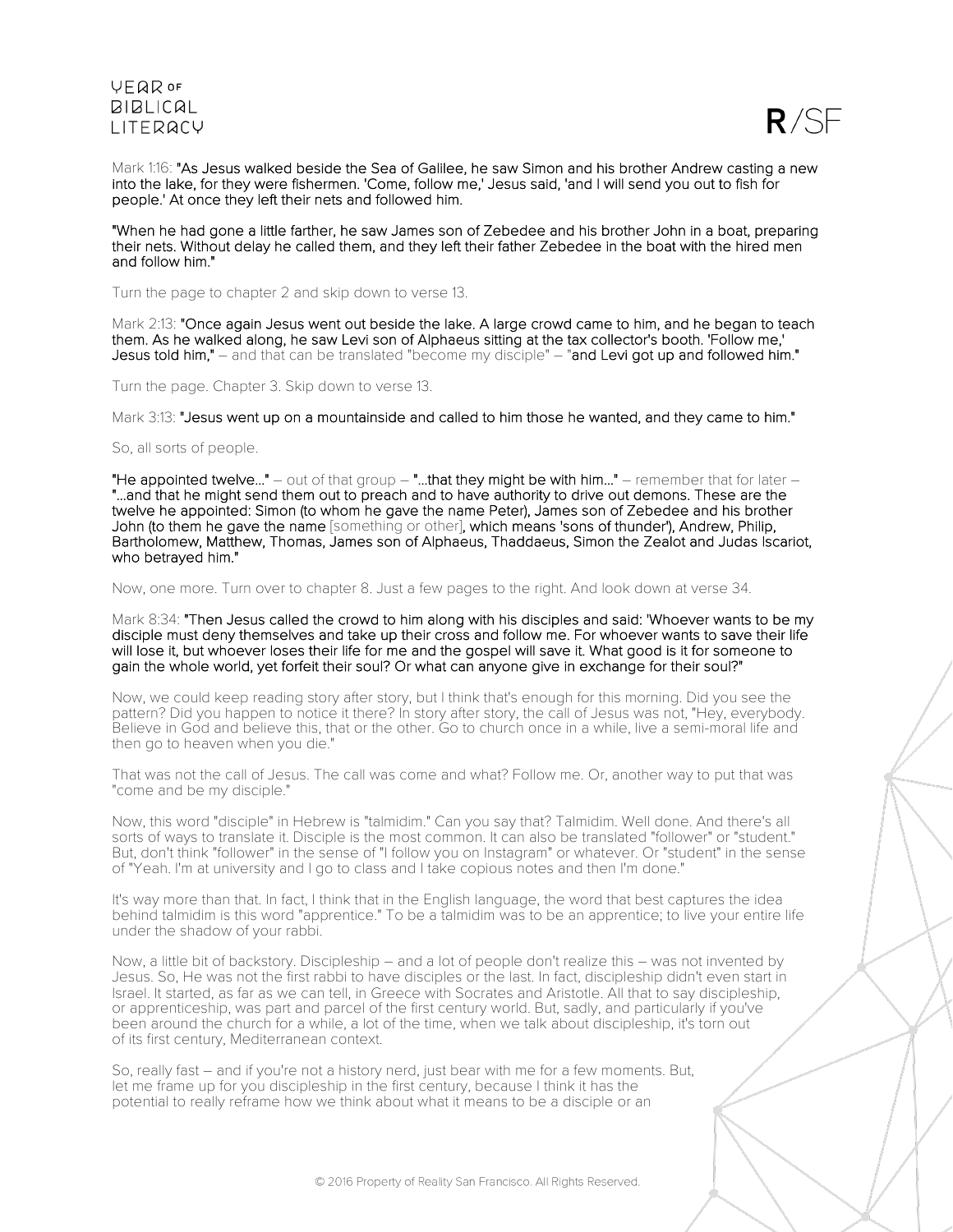

apprentice of Jesus in the twenty-first century. Alright?

In the first century, discipleship was the pinnacle of the Jewish education system. So, there were three levels of education. The first was called "bate sefer" in Hebrew. It's a phrase meaning "house of the book," and it was essentially a grade school. The textbook was the Torah and you would memorize most, if not all of it. So, Genesis all the way – if you have your Bible there, just look at how much that is – to Deuteronomy memorized in the back of your head. It was an oral culture, and I say that to make myself feel better, because that sounds impossible.

Now, the vast majority of children were done right after that. Around age 12, if you were female, you would get married and start to bear children by 13 or 14. If you were a male, you would go into the family business. But, the best of the best moved on to a second level of education called "bate talmud," or the "house of learning." This was for young men, no women, ages 12 to 14. The school was built off of the synagogue and you would learn every single day from the local scribe. And you would memorize most, if not all of the Old Testament.

So, think about what you've been reading for the last, what, eight months? Genesis to Malachi memorized in the back of your head. And then, after that, you were done. But, the best of the best of the best, the summa cum laude, the road scholarship recipient, the upper echelon, the absolute top, would become a talmidim, or an apprentice, of a rabbi. But, this was really hard to get into. You would have to go out of your own volition and search out a rabbi. You would follow him around for a bit. He would grill you with questions. How well do you know the Torah? What about the Talmud? Are you up to speed on that? Are you familiar with Rabbi Hallel's take on the nephilim? What about Rabbi Shammai? Who do you think's right?

I mean, he would just grill you to see. And if he thought after a few weeks' time that you had a knack for it, you were smart enough, you have the acumen and the intelligence, you had the drive, you had the work ethic, you were Type A enough that you, one day, could become a rabbi yourself, then he would say something to you like, "Okay. Come and follow me. Come be my disciple. Come be my apprentice."

Now, let's say that you were in that type 1% and you made the cut and you became an apprentice of a rabbi. If so, then you had three goals. If you're taking notes, feel free to just jot this down. Goal one was to be with your rabbi. Think of that line we read. "That they might be with him."

So, apprenticeship was 24/7. Literally. You would follow your rabbi around from village to village, from synagogue to synagogue. You would spend every waking moment with him. You would eat three meals a day at his side. You would sleep at his side. I mean, all day long. There was a well known Hebrew blessing in the first century that went like this:

"May you be covered in the dust of your rabbi."

Because, most teaching was actually not done in a classroom, it was done out on the road from village to village. And your rabbi would kind of walk out in the front at a slow stroll and you, and, I don't know, a dozen or so other disciples would walk behind your rabbi and he would teach you and you would talk and dialogue and converse in kind of more of the Socratic method all day long. And if it was a good day, you would literally, by the end of the night, be covered from head to toe in the dust of your rabbi. And that was an honor in that time.

Secondly, your goal was to become like your rabbi. So, Jesus has this great line in the Gospel of Luke that we'll get to in a few weeks about how "the student is not above the teacher, but everyone who is fully trained will be like their teacher." That was the goal. Every student, every apprentice of Jesus, the goal was to one day become like your teacher or your rabbi. That was the heart and soul of apprenticeship.

In our day and age, it's all about – in particular in a city like San Francisco or Portland – be unique, be true to yourself, stick out from the crowd, make a name for yourself. That's not the world that Jesus was born into. If you were an apprentice, it was all about become literally a carbon copy of your rabbi. You would not only follow your rabbi around, you would copy his every single move, you would imitate his tone of voice, his dress, his mannerisms. I mean, it sounds kind of creepy to us in the modern world. But, it was how it was. You wanted to be him.

Then, finally, your goal was to do what he did. Did you see that line back in chapter 3 about Jesus – wow. My. That's not a sneeze. That's way more. Or maybe it is like a dog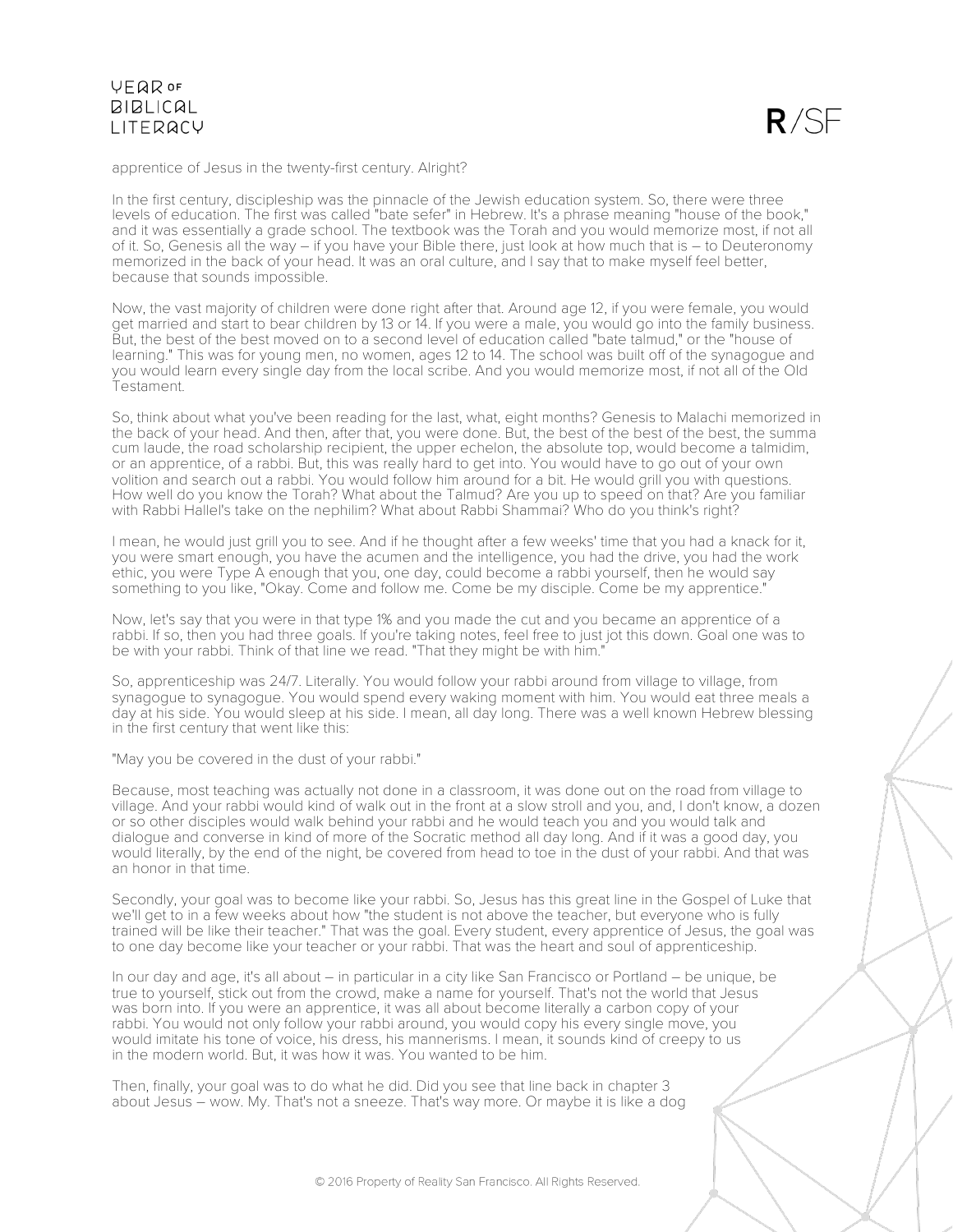

sneeze. We have a cow bell; we have a dog. Welcome to San Francisco. That's great. Oh my gosh. So fun already.

Did you see that line in chapter 3 about how Jesus' end goal was to "send them out to preach and to have authority to drive out demons?" That's what Jesus had been doing. Preaching and driving out demons. And there was coming a time when it was Peter, James, John's turn to do the exact same thing. The whole point of apprenticeship was for you, one day, to become a rabbi yourself after years, usually, of following your rabbi around Israel. If you made it through the program, if you made the cut, when you were ready, he would turn to you and say something like, "Hey, kid. I believe in you. I think you have what it takes. Go and make disciples," if that sounds familiar. If not, you'll read it tomorrow. Matthew 28.

Okay. So, take all of that in your mind. History lesson over. Flip it around from the first century to the twentyfirst century, even in an urban, progressive city like the one you call home. To be an apprentice of Jesus today, you and I have the exact same three goals. This is what it means to be a disciple and an apprentice of Jesus. Goal number one is to be with Jesus. This is our first – and I would argue – most important goal. To be with Jesus. But, how does this work now? Like, obviously we're not Peter, James and John. We can't literally follow Jesus around because, as we'll read tomorrow morning, at the end of His life, after the resurrection, Jesus goes where? He goes back to the Father; back to heaven. And He's there at the right hand of God.

So, how exactly does that work for you and me? Well, if you keep reading, right before that, Jesus has this haunting line. He says, "I will be with you always," literally as He's going back to the Father. "I will be with you always. Goodbye. I will be with you always. Goodbye."

It's like this weird moment. And it's a bit confusing until you keep reading and you get to Acts 2 and then you read about the coming of the Holy Spirit, who is also called, all through the New Testament, the Spirit of Jesus. So, this means that's how we're with Jesus. We're with the Spirit of Jesus. This means that the first and primary goal of apprenticeship to Jesus is learning to live in a constant state of awareness of and connection to the Spirit.

This is like, if you're new to the whole Jesus thing, if there's a step – this is not really a step thing, but if there was, this is step one. This is the baseline for everything in the Kingdom of God. I think of John 15, one of Jesus' most famous teachings.

I'm guessing most of you recognize this. "I am the true vine, and my Father is the gardener. He cuts off every branch in me that bears no fruit, while every branch that does bear fruit he prunes so that it will be even more fruitful. You are already clean because of the word I have spoken to you. Remain in me," – that can be translated "abide in me" or "stay in me" or "live in me" or "set up shop in me" - "as I also remain in you. No branch can bear fruit by itself; it must remain in the vine. Neither can you bear fruit unless you remain in me.

"I am the vine; you are the branches. If you remain in me and I in you, you will bear much fruit; apart from me you can do nothing. If you do not remain in me, you are like a branch that is thrown away and withers; such branches are picked up, thrown into the fire and burned. If you remain in me and my words remain in you, ask whatever you wish, and it will be done for you."

Jesus' metaphor for how you and I are to be with the Spirit is that of a branch abiding in the vine. And I know we're in a city, but Napa Valley's not far away. So, you have that image in the back of your head. A branch abiding or remaining in the vine. I think it's fascinating that it's metaphor at that point. You know, there's all sorts of language used throughout the Bible and Church history to capture this kind of a relationship with God. So, Jesus calls it abiding or remaining. Paul, as you know, calls it prayer without ceasing. So, ongoing, continuous, 24/7 you're just living in the power and the presence of God. Our Catholic friends call it contemplation or contemplative prayer; contemplative spirituality. The Medieval Mystic, Brother Lawrence, if you've ever read his short little book, he called it the practice of the presence of God.

I think that's actually my favorite language, because this way of living takes practice, right? Especially if you have an iPhone or you live in the city or you have to commute to work. Like, this is just not – at least if you're anything like me – natural. My mind and heart and body do not default to, "Ahh." Like, that's just not my default setting. Maybe that's just me.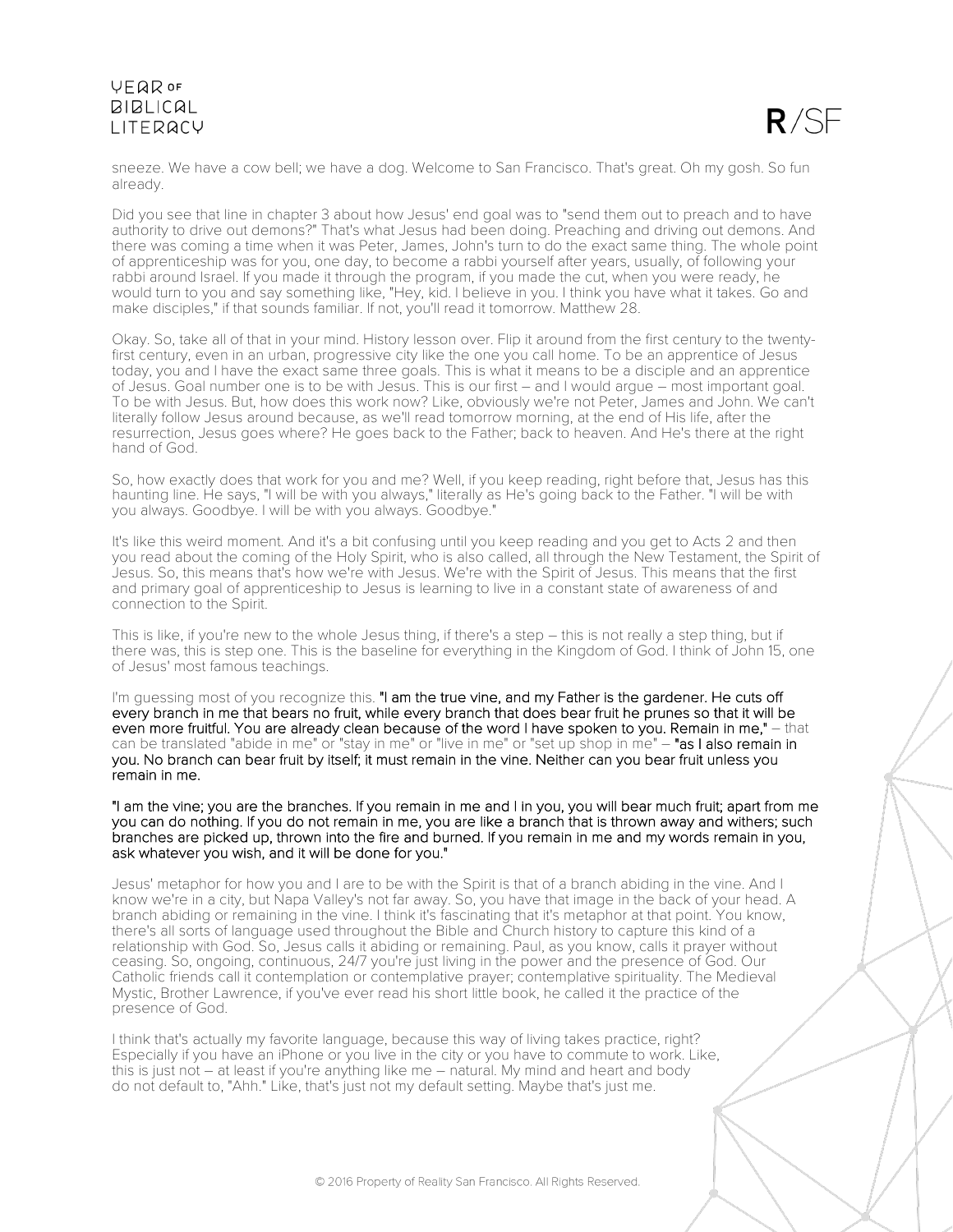

The philosopher, Dallas Willard, has this great line. This is, not to over promise, but this is my all-time favorite quote ever. Like, I literally have it on the inside of my closet and I read it every single day before I go to work. He writes this:

"The first and most basic thing we can and must do is to keep God before our minds. This is the fundamental secret of caring for our souls. Our part in thus practicing the presence of God is to direct and redirect our minds constantly to Him. In the early time of our practicing, we may well be challenge by our burdensome habits of dwelling on things less than God."

#### He's so kind about it. You know?

"But, these are habits, not the law of gravity, and can be broken. A new, grace-filled habit will replace the former ones as we take intentional steps toward keeping God before us. Soon, our minds will return to God as the needle of a compass constantly returns to the north. If God is the great longing of our souls, He will become the polestar of our inward beings."

I feel like I could just walk off stage right now. That's so - don't nod at that, by the way. But, that's so good. Willard's point is that living in a constant state of awareness of and connection to the Spirit of God all day, that takes practice. That doesn't come naturally for most of us. This is what the spiritual disciplines, or what I prefer to call the practices of Jesus, are all for. Silence, solitude, prayer, fasting, Scripture, Sabbath and on down the list. Every single one. The spiritual disciplines get a bad rap as legalistic, and that's people who don't have a clue what they really are about. They are not an end. Every single one is a means to an end. So, if you're Type A and you have a to-do list thing like me every morning, you have your Evernote and your to-do list for the day or whatever, the spiritual disciplines aren't on there. Right? It's not like, "I read my Bible. I prayed. Check. Boom. Move on."

The spiritual disciplines are a means to an end. All they are is a way to orient your life around abiding in the vine. All they are is a way all through the day, all through the week, all through your life to present yourself before God. "God, You're here in this time and this place. I have not been here. I've been on Twitter or I've been checking me email or I've been in traffic. Or, this morning, I was trying to get down the elevator and it took me 15 minutes. It's like I was in a movie. It was just this – I'm going to go to therapy for it this week. It was crazy. Literally stopping at every single... whatever. I've not been with You. I've been somewhere else. But, now I'm here. You're here. I'm here. We're together."

That's all it is. That's the end goal. And man, I'm telling you, if you're new to following Jesus, this is the best part. The best part about following Jesus is Jesus. Every morning I have this little exercise. It's kind of my spiritual discipline to start the day. I make my Chemex coffee – that's not the spiritual discipline. That is kind of a spiritual discipline actually. I have my little Japanese scale and all of that and I do my thing. And then I take a seat in this little quiet room and I just spend the first 10 minutes with Jesus. I don't read my Bible yet. I don't pray, even, really. I'm just there. "God, You're here. I'm here."

Ten or so minutes. That's the beginning. And that's like, nine times out of ten, that's the best part of my day. Especially if I have Sightglass coffee. Then it's like extra, extra good. But, seriously. Nine times out of ten, that is the highlight. That's the best part. This is it, you guys. Just being with Jesus.

Secondly, moving on, our second goal as an apprentice of Jesus is to become like Jesus. Okay. I have a lot here. Out of that place of abiding in the vine all through the day, your next goal as an apprentice of Jesus is to become like your rabbi; to become like Jesus. So, back in the day, this was called sanctification. Now, if you know the lingo, we call it spiritual formation. Again, Willard puts it this way:

"Spiritual formation, in the Christian tradition, is a process of increasingly being possessed and permeated by the character traits of Jesus as we walk in the easy yoke of discipleship with Jesus, our Teacher."

Now, here's the thing you have to wrap your head around when it comes to spiritual formation. Spiritual formation isn't a Christian thing, it's a human thing. Meaning we're all being formed. To be human is to be dynamic, not static. You are, I am, we are all becoming somebody. I'm not the same person I was yesterday and hopefully I will change and more of an evolve into tomorrow. You could argue that we're all disciples of somebody or something. The question is not "are you being discipled," but "who are you being discipled" or "what are you being discipled by?"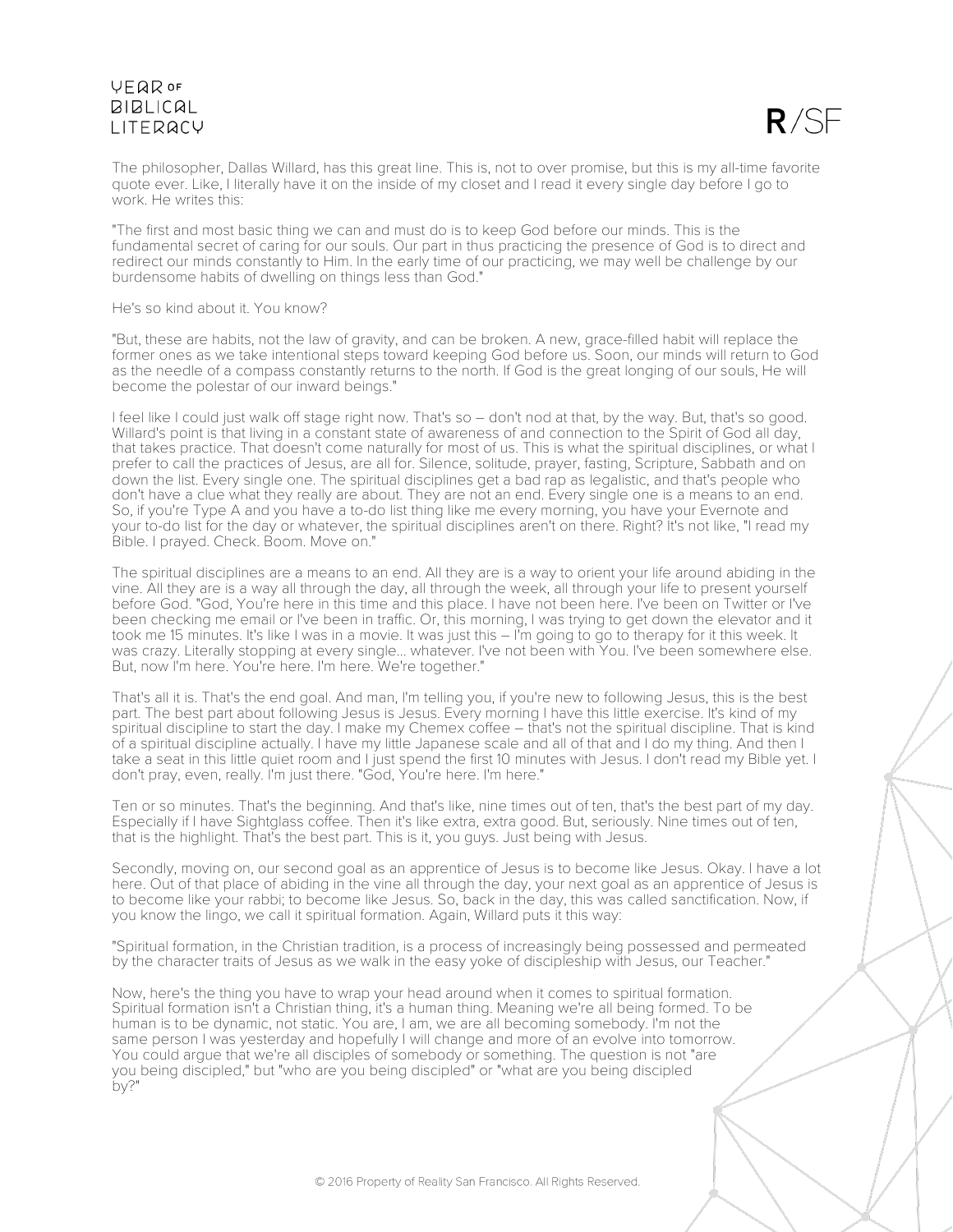

Or in more, I think, New Testament language, "Who are you becoming like?" If you plot the trajectory arch of your character forward a decade, two, three, four, who is that person? Is it you in your true self as shaped into the image of Jesus or does it look more like San Francisco or more like your job or more like whatever the end goal of your career is? I don't know about you, but I want to become like my rabbi. I want to grow and mature into the kind of person whose default setting is not to worry, but is to peace; is not to anger, but is to love, for friend and for enemy; is not to pride, but is to the place of a servant. How can I serve? How can I serve? How can I serve?

Is not to the slavery of lust or greed or more, but is not the freedom of the way of Jesus. Now, to become like Jesus, to live this way, it takes a lifetime of practice. You know, last week, I think it was last week, you guys all read Matthew 5, 6 and 7 and what is usually called the Sermon on the Mount. That's kind of all of the most important teachings of Jesus put into one place. It's kind of Jesus' manifesto for how you and I are to live as an apprentice in the Kingdom of God. That's kind of the end goal.

And, as I read it, the Sermon on the Mount is not this pie in the sky idealism. I mean, read it and read it again. It's messy, it's down to earth. Jesus is just assuming that you'll make mistakes right and left, that you will sin against people and need to ask for mercy and that other people will sin against you and even slap you on the cheek. That you'll get stressed out about stuff, you'll get lustful, you'll get greedy. Like, he's just assuming all of that that you're a work in process, just like every other human being on the planet.

But still, if you read it and you remember, it's a high bar. Am I right? But, one of the problems I think, in my opinion, with the church in America is we set the bar way too low. We made the bear minimum requirement to be an apprentice of Jesus way too low. A lot of people don't even try to read the Sermon on the Mouth. Don't even try to live into that vision; try to become like Jesus. They just assume, "Well, it can't be done."

But, if you pay close attention, you notice that the Sermon on the Mount begins and ends with this idea of practice. So, at the beginning, right before Jesus starts into the commands of "you've heard it said, but I say to you," there's this really odd, kind of beautiful line.

Jesus says this: "Therefore, anyone who sets aside one of the least of these commands and teaches others accordingly will be called least in the kingdom of heaven, but whoever..." – and there it is – "...practices and teaches these commands will be called great in the kingdom of heaven."

And then, at the very end of the Sermon on the Mount – literally the last paragraph and just about the last line – Jesus says this: "'Therefore everyone who hears these words of mine and puts them into...'" – what?  $-$  "...practice is like a wise man who built his house on the rock. The rain came down, the streams rose,"  $-$  you know that story. Next slide.

#### "'Yet it did not fall, because it had its foundation on the rock. But everyone who hears these words of mine and does not put them into..."" – what? – "'...practice is like a foolish man who built his house on sand."'

And the story goes on. Jesus bookends the Sermon on the Mount with this idea of practice. Meaning what? Meaning Jesus assumes this way of living is going to take a lifetime of practice. Anybody who's good at anything knows this, especially if you're an athlete or a musician. Like, you know that to get good at your instrument of choice, your sport or your skill or your career or you're an artist or your craft or whatever, it takes a lifetime, years and years and years of practice.

Now, when I say practice, please don't hear me wrong. I don't mean – and really listen to me right now – "Hey, go out this coming week and just try really, really hard to be like Jesus."

Like, that will get you, if you're lucky, through tomorrow morning, and that's only because it's a holiday. Alright? You won't get all that far. You know, Willard had this great line. "It's not about trying, it's about training." I love that. It's not about trying, it's about training. The best analogy I know is that of exercise. So, let's say, just for theory, that you're out of shape and you're overweight. And this afternoon, for whatever reason, you decide you want to run a marathon.

So, okay. How do you run a marathon? Do you wake up tomorrow morning on your day off – hopefully you have the day off – and go run 26.2 miles? Nope. What would happen if you tried? You would die. Exactly. What if you tried really hard? Is there somebody who's super athletic around here that you all know? Troy? Alright. What if Troy – Hi, Troy, by the way. It's great to see you again.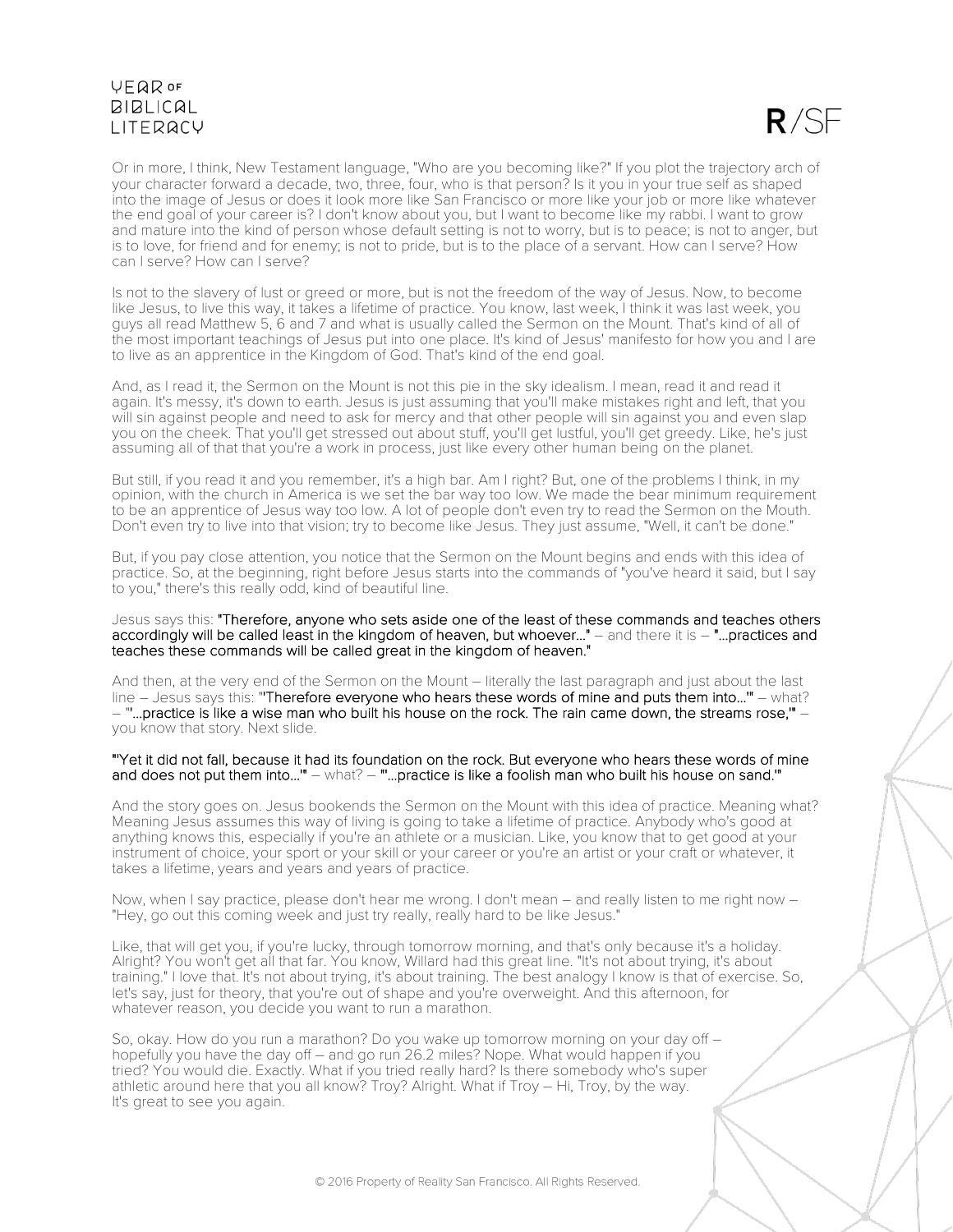$R/SE$ 

What if Troy was there and he was running next to you like, "Come on!" and he was giving you the pep talk or Dave was there and he was anointing you with prayer and the Holy Spirit. Maybe you'd make it from mile three to mile four, but then, yeah, you'd die or you'd fall on the side of the road leaking lung fluid or something like that.

So, how do you run a marathon? You wake up tomorrow morning and you run one mile. Then Tuesday you run two if you feel like you're up for it. Then Wednesday, you take the day off. Then, if you've ever run a marathon, you know you add one mile on to your long run every single week. So, the first week it's like three miles and then the next week it's four miles and the next week it's five. Then you take a week off. Then it's five again. Then it's six. Then it's seven. Over a long period of time. Six months goes by, nine months, twelve months. One my best friends is training for a marathon next fall right now. A year goes by and you're up to 20, 23, 24, 25, 26 over a long period of time through practice. You become the kind of person for whom running 26.2 miles, that's hard. Like, that's always hard. But, it is well within your capacity as a human being.

The problem is that's not how most of us think about apprenticeship to Jesus, and it's not how most of us and this is a criticism of nobody but me – teach the way of Jesus. So, when somebody like me, if I stand up here and I say, "Hey, don't worry this coming week," that's the equivalent of saying to an obese person, "Go run a marathon right now."

Like, this is San Francisco. You make it maybe to your car, you check your email and there's an email from your boss and you're stressed out. Like, you didn't even make it home. Or don't lust or whatever. One of these commands from the sermon on the mount. Most of us can't get anywhere without this idea of practice. That's what it's all about. Practicing the way of Jesus one day at a time. We all have a gap between who we are and who Jesus is; between the life we have and the life we want; between how we're set up now and the man or the woman that God created and called you to be.

Apprenticeship to Jesus is about closing that gap one day at a time just through this life-giving art form of practice. So, goal one: be with Jesus. Goal two: become like Jesus. Goal three is to do what He did. And this is much faster. The central message of Jesus was "the Kingdom of God has come."

Repent – I skipped that word because we don't like it. But, "Repent." That was the summery if you're going to read it tomorrow or Tuesday in Mark. Mark's summary of the message of Jesus was one line: "Repent, for the Kingdom of God has come near."

Repent. Reorder your entire life around this brand new reality that the Kingdom of God or the rule or the reign, the power and the presence of the God who made everything, it's breaking into human history through the life, death and resurrection of Jesus of Nazareth. So, repent. Reorder your entire life around that reality. Jesus' life work was to usher in this Kingdom of God. As I see it, you can break down Jesus' work into 10 or so categories, and feel free to edit this as you will. But, here's how I read it.

Preaching the Gospel, teaching the way, healing the sick, casting out demons, doing justice, eating and drinking with people far from God, praying, prophesying, standing up against religious hypocrisy and pride, and speaking truth to political power.

That's about it as I read the four Gospels. Now, here's the thing: if you're an apprentice of Jesus, then your goal is to learn how to do all of that. And don't hyperventilate. Just stay with me. That's your goal. You're an apprentice. I was just in a conversation a few weeks ago with a guy who's new to our church who's an apprentice to a plumber. He just moved to Portland to go through trade school and become a plumber. It's a four-year process. So, if it takes four years to become a plumber, it's probably going to take you a little bit longer to become Jesus of Nazareth. Alright? So, that's not a slam on plumbing. Anyway.

All that to say, he's an apprentice. So, his goal four years from now is not just to know all about plumbing, it's to be able to plumb – is plumb a verb? I think it is – a house. So, you're an apprentice of Jesus. Your goal a year, two, three, four, a decade from now, four decades from now, is not just know all about Jesus and the Bible and, "Yeah, the Year of Biblical Literacy and I read through the whole thing and I watched every single Bible Project video, because I'm super weird and anal like that and I was at every single lecture and I know it all."

That's fantastic. But, once again, that's a means to an end. The end, for you, as an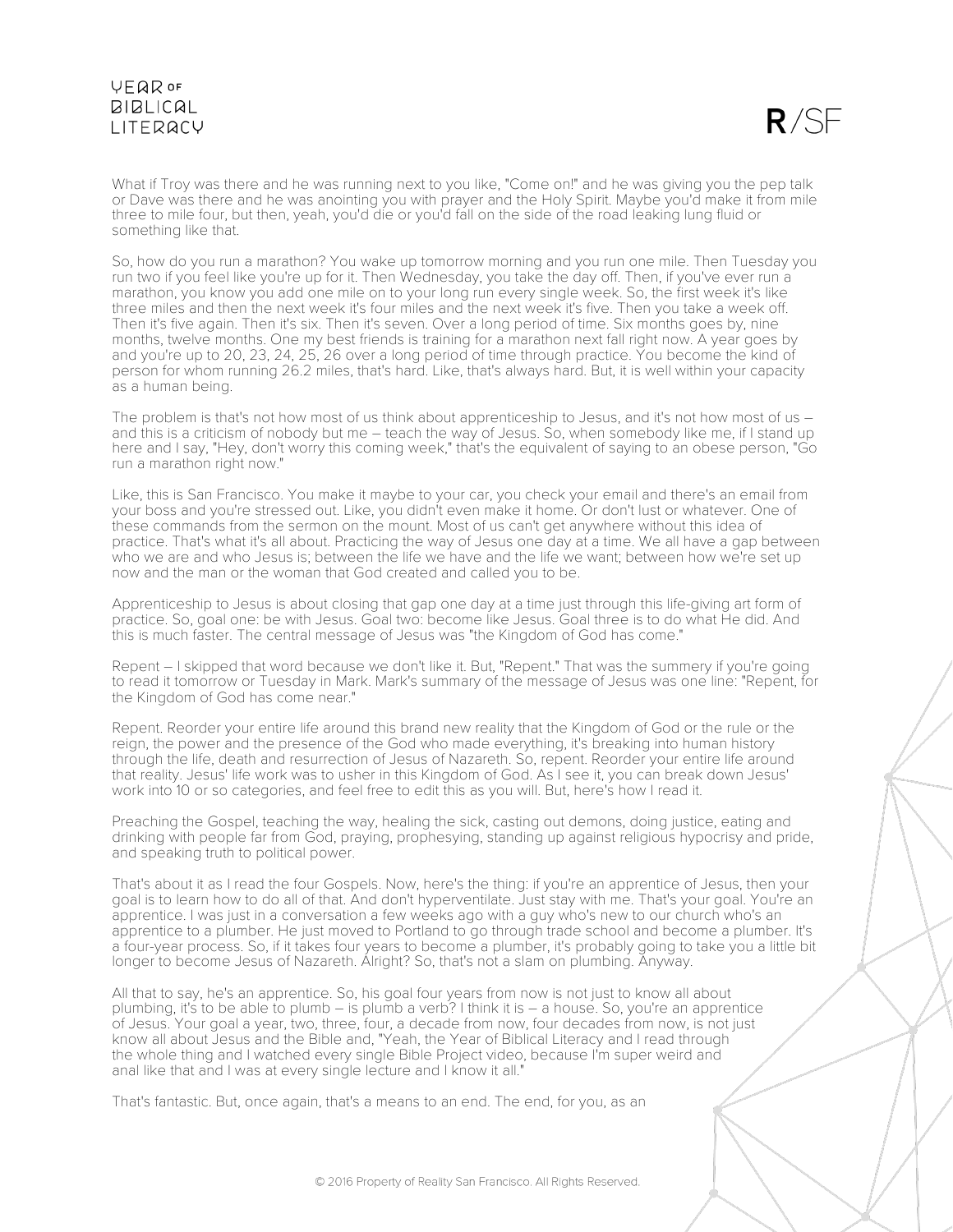

apprentice of Jesus is to get to the point, to grow and mature of years of discipleship to Jesus to where you are out preaching the Gospel and teaching the way and healing the sick and casting out demons and doing justice and eating and drinking with people far from God and on down the list. Where you carry on the Kingdom vision of Jesus, your rabbi, your Messiah and the Son of God. To join in His Kingdom work in San Francisco as it is in heaven.

So, to recap, the three goals of apprenticeship to Jesus in the first century and in the twenty-first. It's really simple. Goal one: be with Jesus. Two: become like Jesus. Three: do what He did.

I was on your website just a few weeks ago to listen to one of Dave's teachings that was fantastic and I just go to steal a bunch of great stuff from it. It was really fun. And I love that, right on your home page, your tag line. That makes it sound cheap. But, whatever. Your vision. "A community following Jesus... "– and what's the second half? – "...and seeking the renewal of San Francisco."

I love that. "A community following Jesus."

But, you know, I think we say that a lot and I'm not sure we exactly know what it means to follow Jesus. It means that your entire life is built around three goals. Be with Jesus, become like Him, do what He did. That doesn't mean you have to become a pastor or work for a church or move to the other side of the world. Your life as an investment banker, as a mom or a dad, as a barista, as a designer, as a CEO, as a startup, as a whatever your thing is, you wake up in the morning and over every single other thing, the driving aim in your life is to live as an apprentice of Jesus of Nazareth.

Now, as we wind down, I just want to zero in on that line that we read just a minute ago from chapter 8. "Whoever wants to be my disciple, take up your cross, come after me, follow me."

Just a couple of thoughts on that. One: notice that the invitation of Jesus is to become a disciple or an apprentice, not to become a Christian. You know, in the text, there are two categories. There's the disciples and then there's the crowd. That is used all through the Gospel of Mark. It's a literary device used by the writer for you, the reader, to kind of think about your place in the story. Are you a disciple, are you an apprentice of Jesus, or are you a face in the crowd?

The problem is we've done this weird number in America where we've created a third category that we call "Christian." You know that word "Christian" is used a meager two or three times in all of the New Testament, always in a negative light. The word "disciple" or "apprentice" is used 268 times in the New Testament. It's the dominant language for who you are as a follower of Jesus. And it's funny. You know, that word "Christian," I'm not against it. But, I think what that means for most people in the United States of America is that you believe in God or kind of basic, semi-orthodox Christianity. You go to church on a semi-regular basis, which might be like Christmas and Easter, and you're a semi-moral person. And that's about all that word means. It's flat and it's shallow.

But, we've created this third category where you can be a Christian without being a disciple of Jesus. I just want to say, in all love and grace, that category does not exist in the teachings of Jesus or the writings of the New Testament. You're either an apprentice of Jesus or you're in the crowd. What does that mean? I don't know. I'm not really sure. I don't really want to test it either. I want to be an apprentice of Jesus.

Again, Willard – and I know I just keep quoting him. I feel like I should say this message was brought to you by Dallas Willard or something. But, I just feel like he taught me how to follow Jesus through his writings. Anyway, I love this:

"The greatest issue facing the world today with all its heartbreaking needs is whether those who, by profession or culture, are identified as Christians will become disciples, students, apprentices, practitioners of Jesus Christ, steadily learning from Him how to live the life of the kingdom of the heavens into every corner of human existence."

That's it. So, as you search your soul as we move into worship in a moment, where are you at in that? Are you a disciple, an apprentice, or a Christian? And then notice, also, that this invitation is for anybody. "Whoever wants to be my disciple."

Remember, discipleship was for the best of the best of the best. It was not for whoever. It was not for anybody. That was an unheard of idea that a famous rabbi like Jesus,